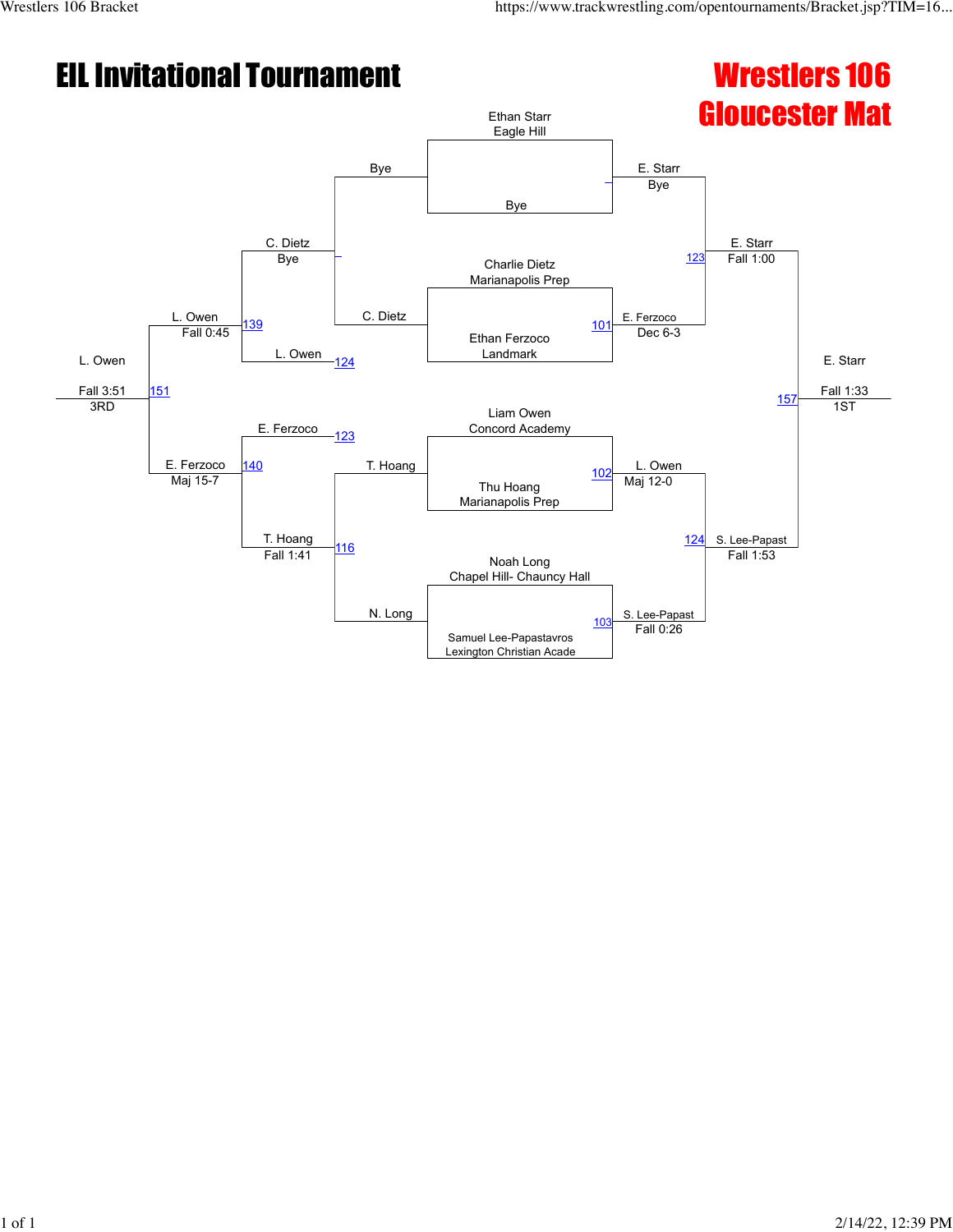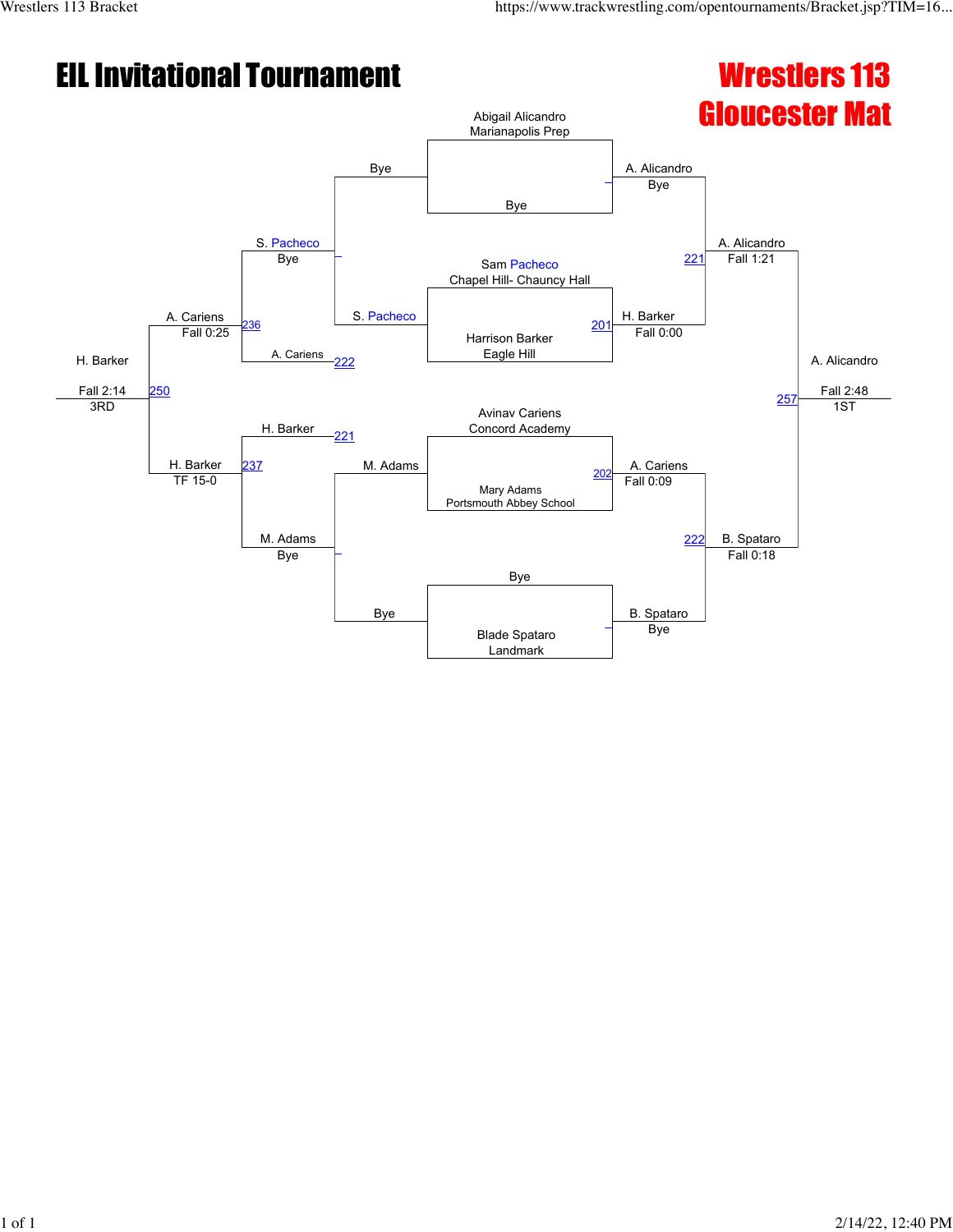#### EIL Invitational Tournament Wrestlers 120 Gloucester Mat W. Cohen TF 17-2 L. Rhoads D. Cristescu D. Cristescu Nate Bolan Beaver Country Day School N. Bolan N. Bolan N. Bolan Fall 1:00 David Cristescu Concord Academy [104](javascript:openBoutSheet(1,) [117](javascript:openBoutSheet(6,) R. Yu Fall 0:18 Rose Yu Portsmouth Abbey School Fall 1:31 N. Standley [125](javascript:openBoutSheet(5,) Fall 1:35 [141](javascript:openBoutSheet(9,) L. Rhoads Nathaniel Standley Landmark [105](javascript:openBoutSheet(2,) [152](javascript:openBoutSheet(12,) Fall 1:14 [126](javascript:openBoutSheet(7,) Fall 0:59 [158](javascript:openBoutSheet(11,) N. Standley Alex Hickey Eagle Hill 3RD W. Cohen<br>Fall 1:21 [125](javascript:openBoutSheet(5,) W. Cohen  $\begin{array}{c|c}\n\hline\nA. Hickey \\
\hline\n\end{array}$ 1ST [142](javascript:openBoutSheet(10,) Will Cohen Beaver Country Day School <u>[106](javascript:openBoutSheet(3,)</u><br>Fall 1:21 **Fall 1:21 Fall 1:21 Fall 1:21 Fall 1:21** W. Cohen [118](javascript:openBoutSheet(8,) T. Lee Fall 0:40 [126](javascript:openBoutSheet(7,) A. Hickey Timothy Lee Lexington Christian Acade Fall 3:00 L. Rhoads Fall 4:32 Lucas Rhoads Marianapolis Prep [107](javascript:openBoutSheet(4,) Fall 1:59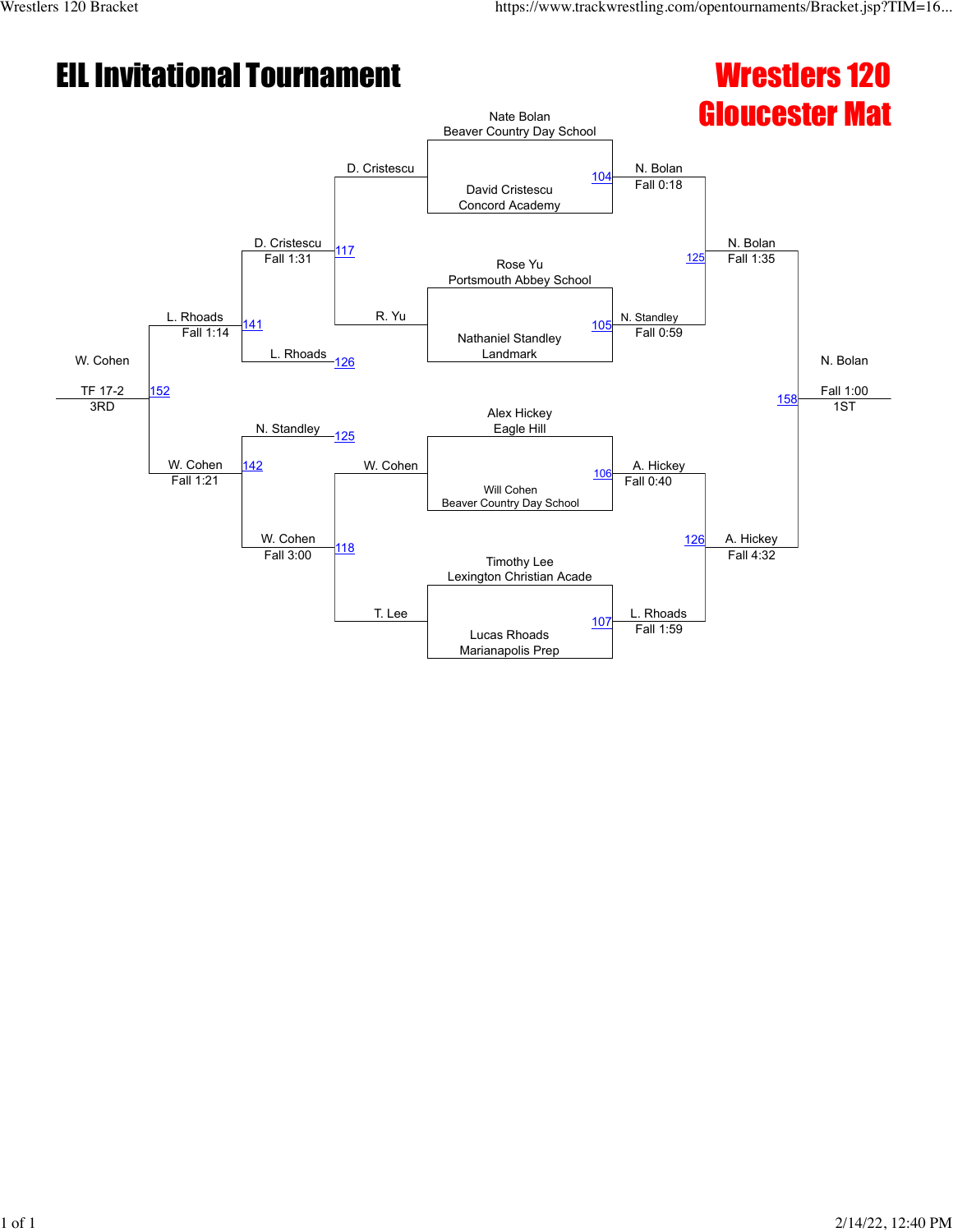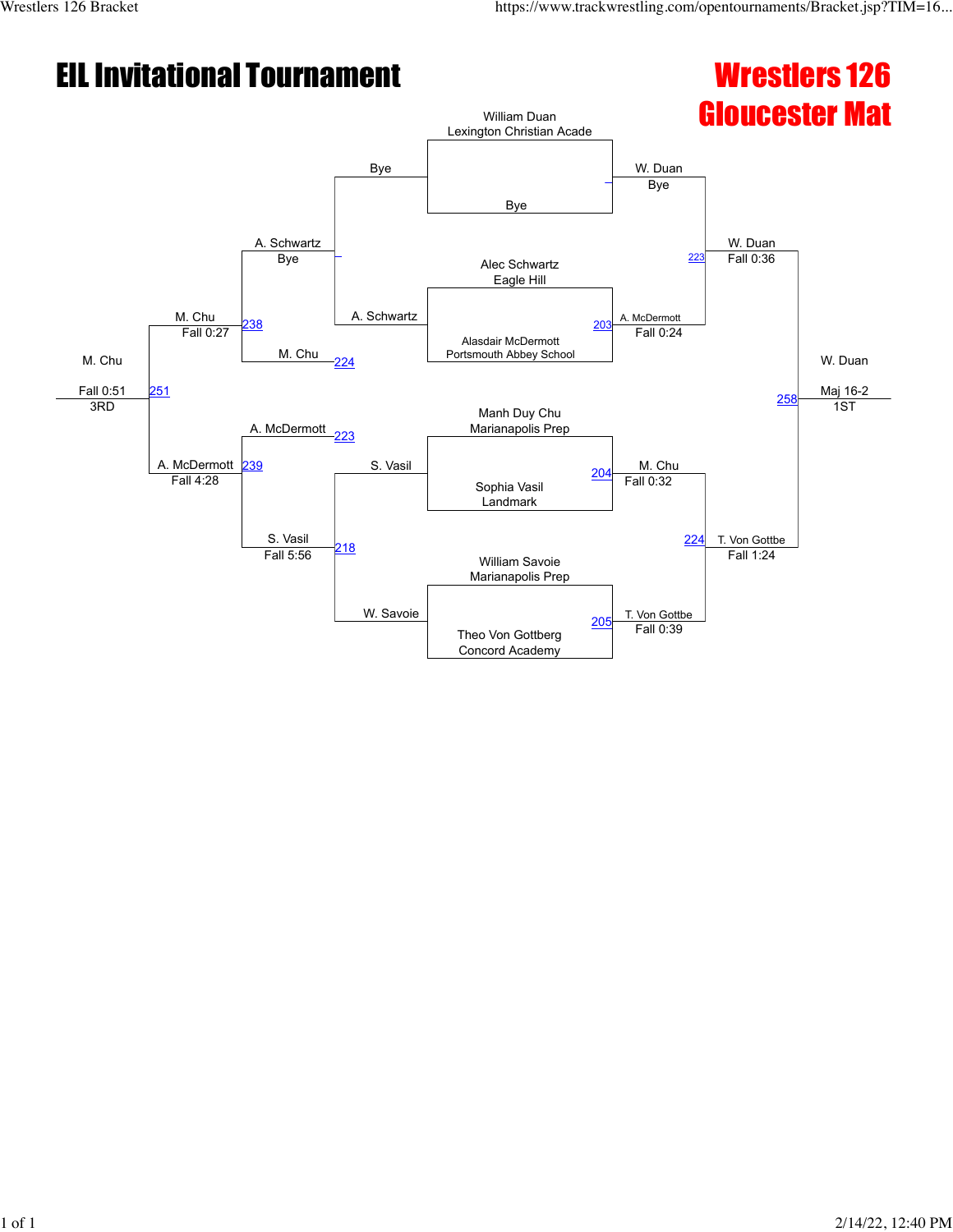## EIL Invitational Tournament Wrestlers 138

## Gloucester Mat

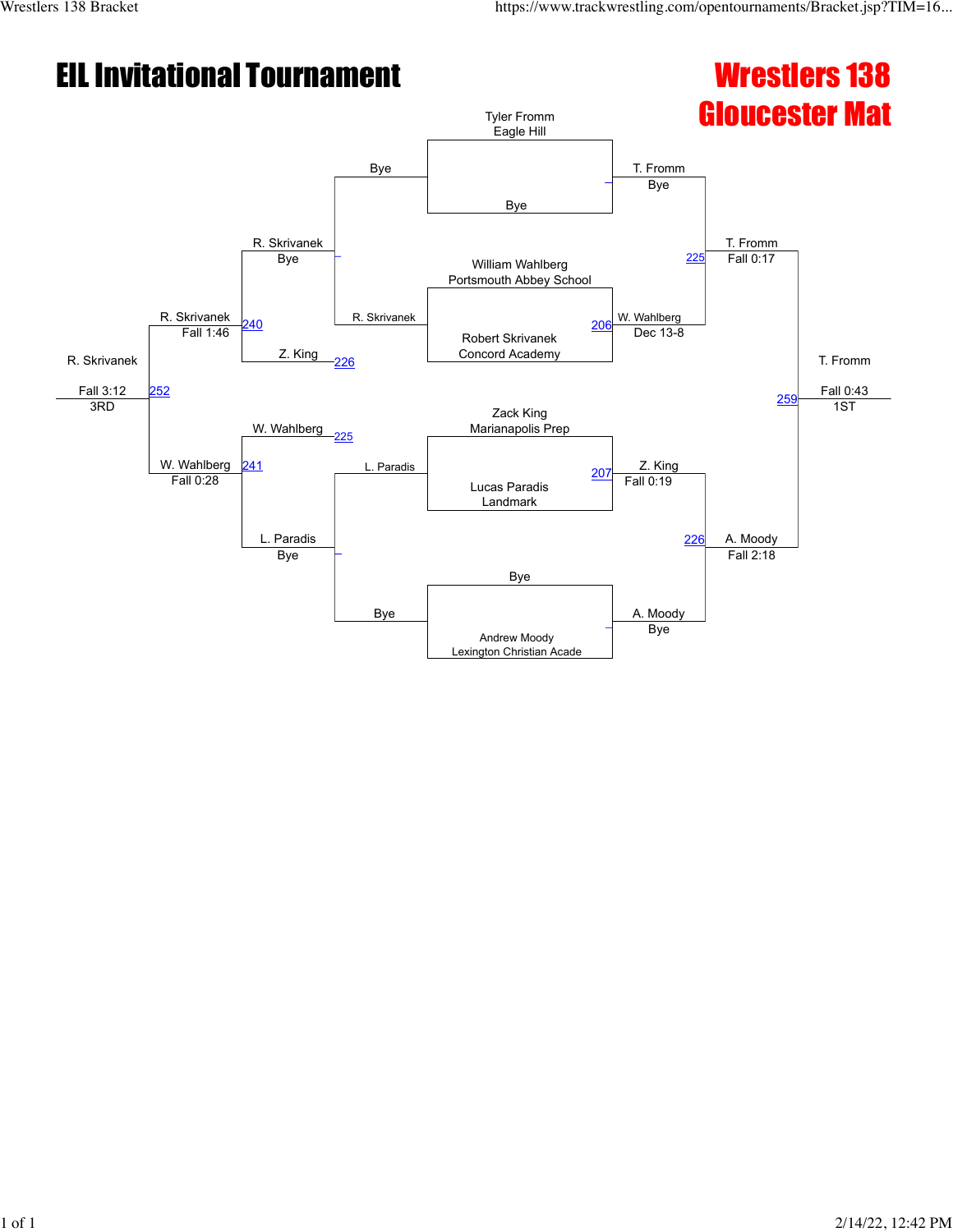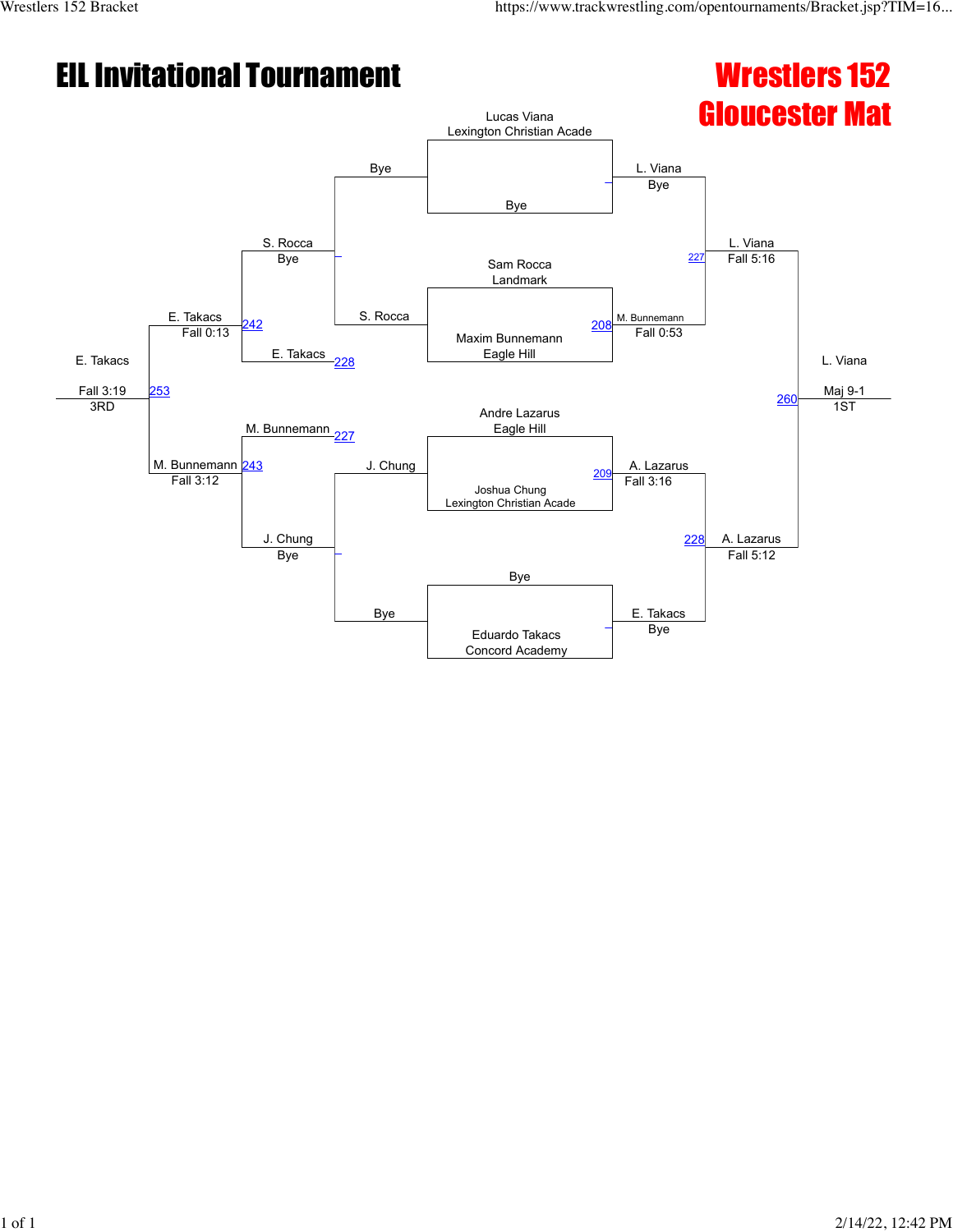#### EIL Invitational Tournament Wrestlers 160 Gloucester Mat T. Tang Fall 2:38 T. Tang L. Rizkallah Bye Blake Rossiter Portsmouth Abbey School B. Rossiter B. Rossiter B. Rossiter Fall 5:45 Bye  $\overline{\phantom{a}}$ L. Rizkallah Bye Luke Rizkallah Lexington Christian Acade Bye J. Allmending [135](javascript:openBoutSheet(5,) Fall 1:30 [147](javascript:openBoutSheet(9,) T. Tang Julius Allmendinger Marianapolis Prep [111](javascript:openBoutSheet(2,) [155](javascript:openBoutSheet(12,) Fall 0:53 [136](javascript:openBoutSheet(7,) Fall 1:08 [161](javascript:openBoutSheet(11,) J. Allmending<br>[135](javascript:openBoutSheet(5,) Tyler Tang Eagle Hill 3RD P. Bratschi<br>Fall 0:33 P. Bratschi T. Tang 1ST [148](javascript:openBoutSheet(10,) Peter Bratschi Lexington Christian Acade <u>[112](javascript:openBoutSheet(3,)</u><br>Fall 0:33 **Fall 0:33** P. Bratschi [122](javascript:openBoutSheet(8,) N. Dang Fall 3:59 [136](javascript:openBoutSheet(7,) J. Bickford Nathan Dang Concord Academy Fall 1:00 J. Bickford Fall 1:30 Josh Bickford Landmark <u>[113](javascript:openBoutSheet(4,) **Fall**</u> 1:33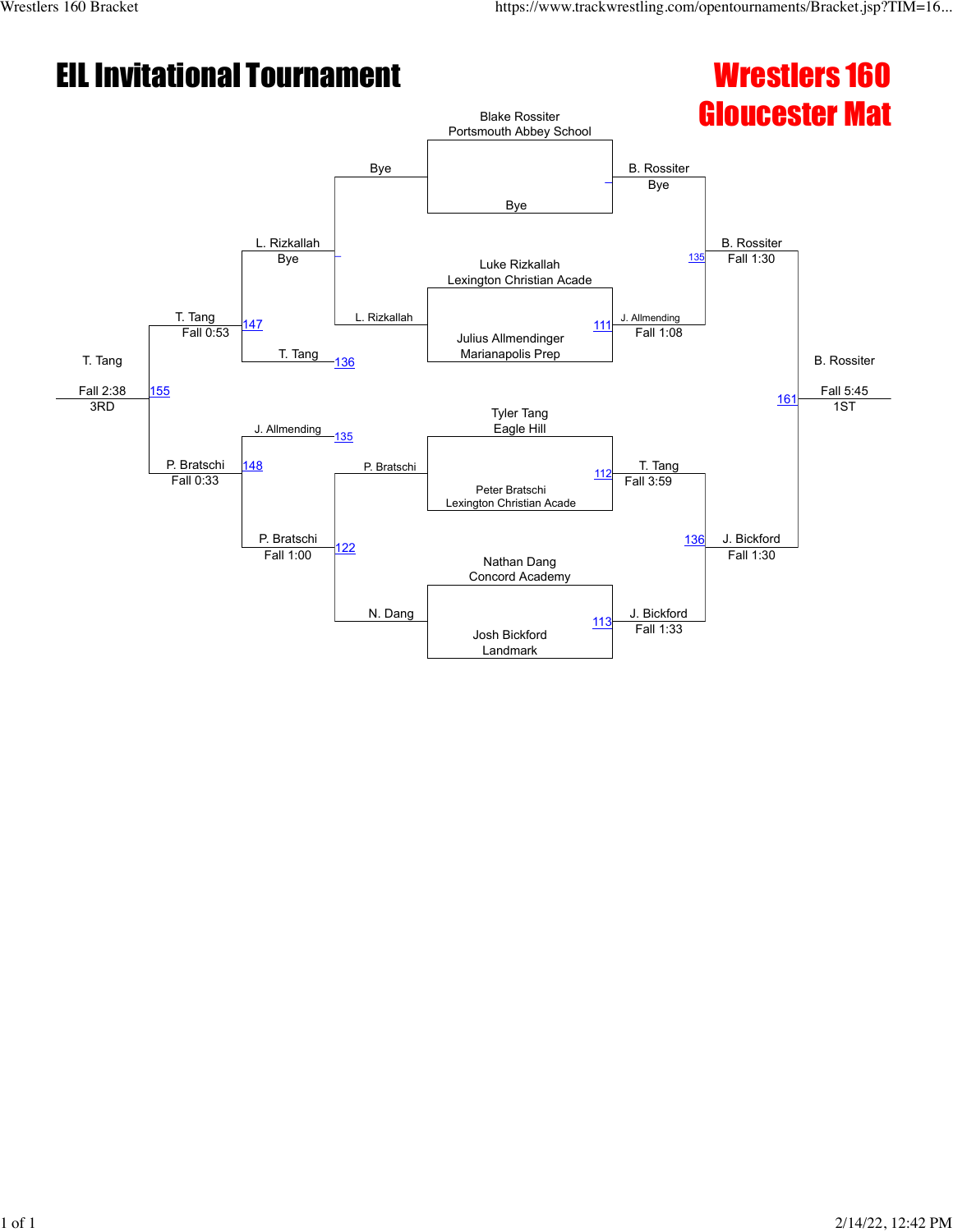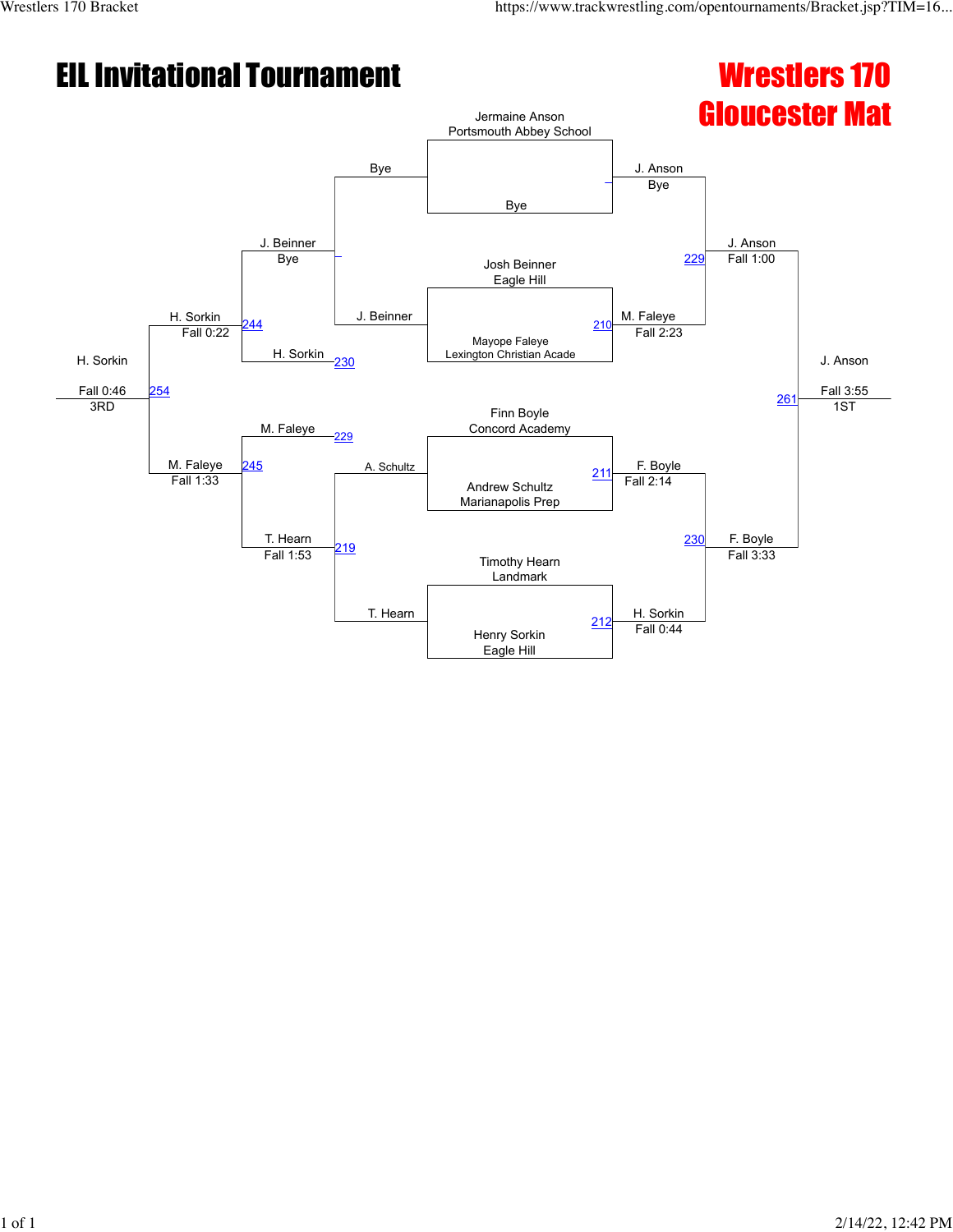#### EIL Invitational Tournament Wrestlers 182 Gloucester Mat D. Villela Fall 4:37 D. Villela M. Abbate Bye Tim Sandin Concord Academy T. Sandin T. Sandin M. Crocker Dec 3-0 Bye  $\overline{\phantom{a}}$  $\overline{\phantom{a}}$ M. Abbate Bye Dylan Timpone Landmark Bye D. Timpone [137](javascript:openBoutSheet(5,) Fall 5:00 [149](javascript:openBoutSheet(9,) D. Villela Michael Abbate Portsmouth Abbey School [114](javascript:openBoutSheet(2,) [156](javascript:openBoutSheet(12,) Fall 0:29 [138](javascript:openBoutSheet(7,) Fall 1:57 [162](javascript:openBoutSheet(11,) D. Timpone Daniel Villela Eagle Hill 3RD D. Timpone<br>Fall 1:14 [137](javascript:openBoutSheet(5,) J. Carley D. Villela 2001 1ST [150](javascript:openBoutSheet(10,) James Carley Chapel Hill- Chauncy Hall <u>[115](javascript:openBoutSheet(3,)</u><br>Fall 1:14 **Fall 1:14 Fall 1:14 Fall 1:14** J. Carley Bye Fall 0:35 [138](javascript:openBoutSheet(7,) M. Crocker Bye Bye M. Crocker Fall 2:56 Matthew Crocker Lexington Christian Acade [\\_](javascript:openBoutSheet(4,) Bye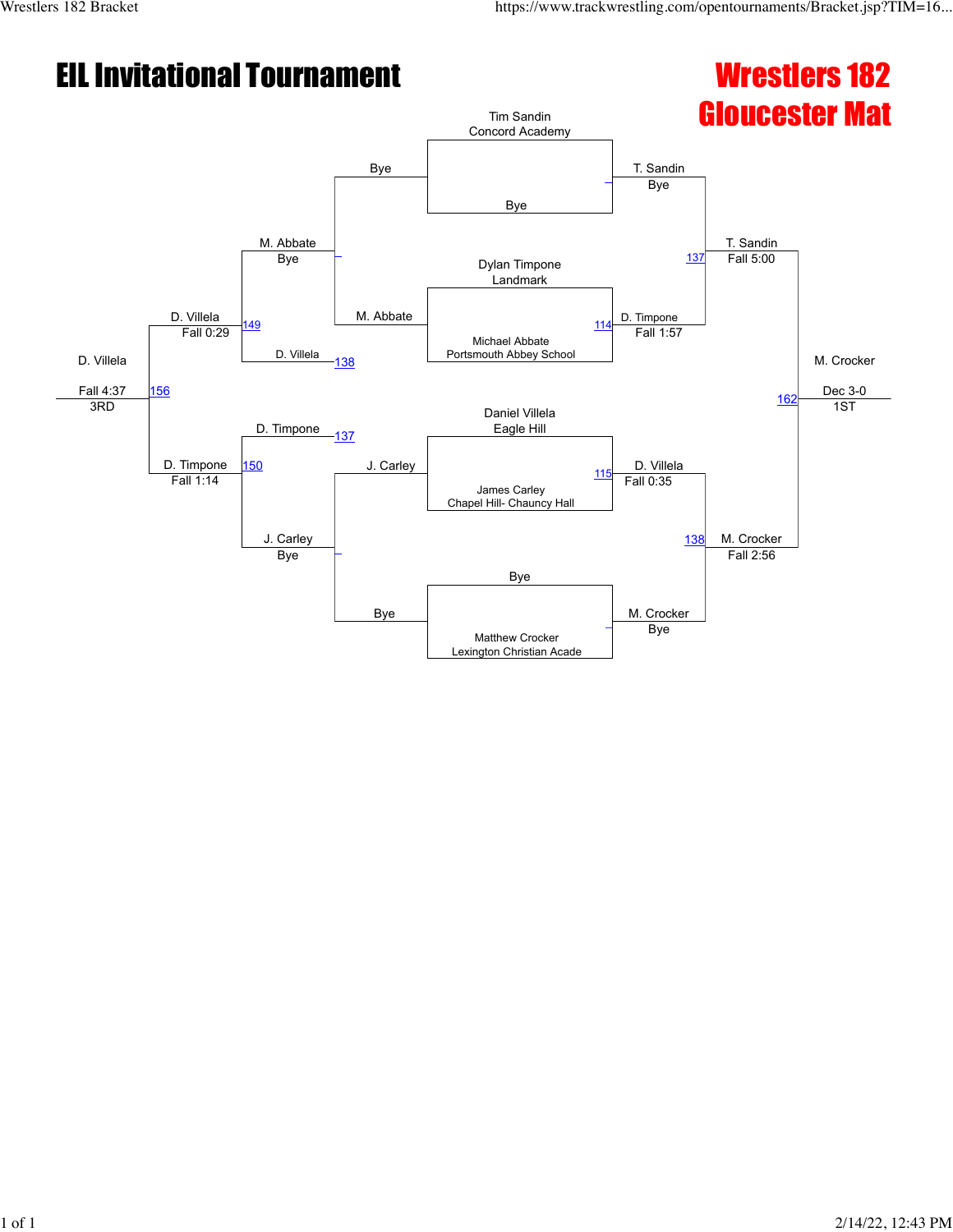#### EIL Invitational Tournament Wrestlers 195 Landmark Mat A. Warren Bye A. Warren Bye Bye Garrett Roskelly Portsmouth Abbey School G. Roskelly G. Roskelly G. Roskelly Fall 2:39 Bye  $\overline{\phantom{a}}$  $\overline{\phantom{a}}$ Bye Bye Bye Bye Bye [\\_](javascript:openBoutSheet(5,) Bye  $\overline{\phantom{a}}$ A. Warren  $\overline{a}$   $\overline{b}$  Bye  $\overline{\phantom{a}}$  $\overline{\phantom{a}}$ Bye [231](javascript:openBoutSheet(7,) Bye [262](javascript:openBoutSheet(11,) Bye Aidan Warren Landmark 3RD Bye  $\overline{\phantom{a}}$ Bye A. Warren 1ST  $\overline{\phantom{a}}$ Bye  $\frac{By}{y}$   $\frac{By}{y}$   $\frac{By}{y}$   $\frac{By}{y}$   $\frac{By}{y}$ Bye [\\_](javascript:openBoutSheet(8,) Bye Bye [231](javascript:openBoutSheet(7,) C. Dike Bye Bye C. Dike Fall 4:25 Cameron Dike Eagle Hill [\\_](javascript:openBoutSheet(4,) Bye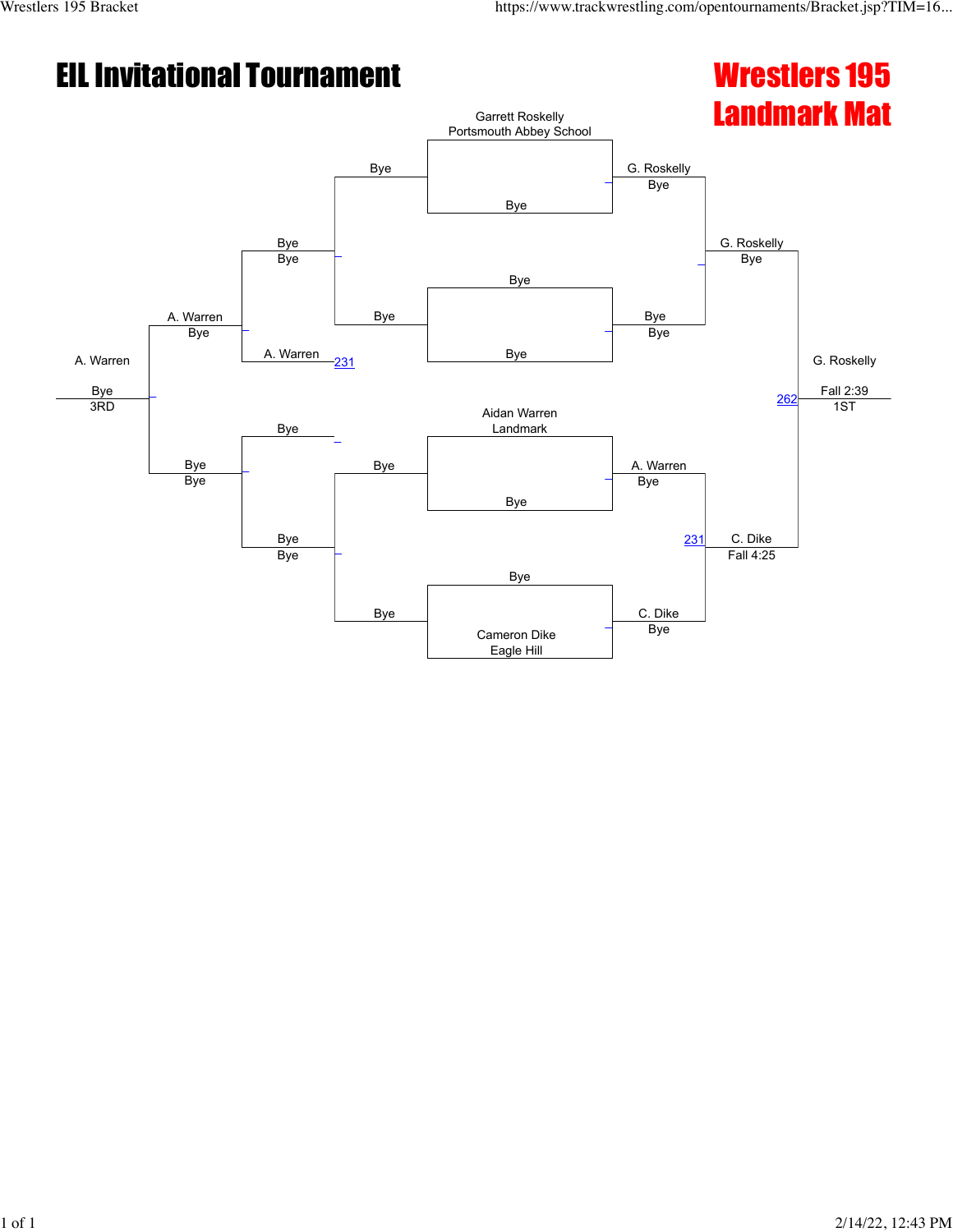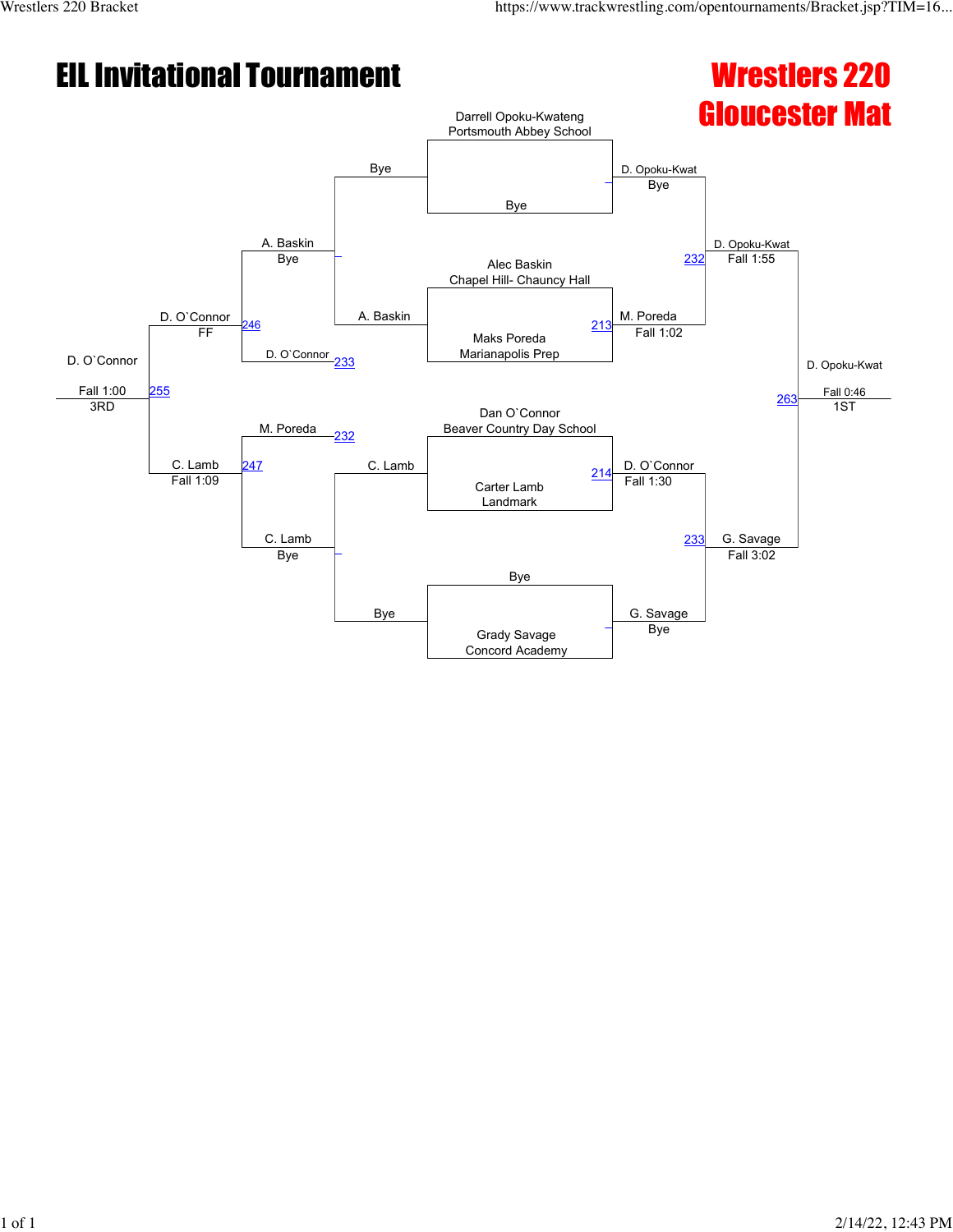## EIL Invitational Tournament Wrestlers 285

# Gloucester Mat